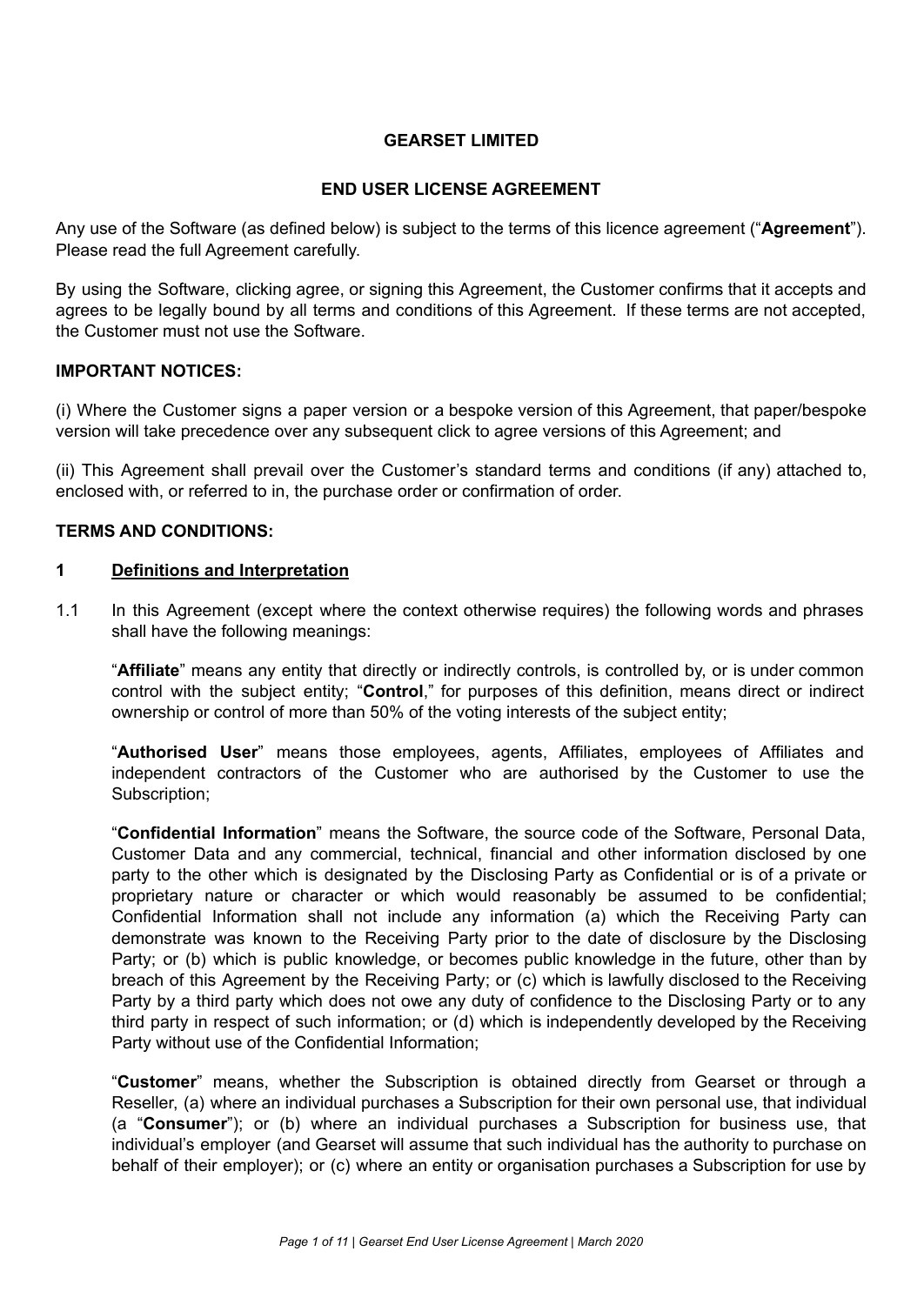its employees, that entity or organisation (and such entity shall be responsible for all use by its employees of the Subscription);

"**Customer Data**" means the electronic data and information inputted by or for the Customer to the Software;

**"Disclosing Party"** means the person or company disclosing Confidential Information;

"**Evaluation Period**" has the meaning given to it in clause 2.1;

"**Free Version**" means any version of the Subscription for which no Subscription Fee is payable by the Customer;

"**Gearset"** means Gearset Limited, a company registered in England with company number 10345423 and whose registered office is at The Bradfield Centre, Cambridge Science Park Rd, Cambridge, CB4 0GA, UK;

"**Intellectual Property Rights**" means patents, registered designs, registered trade and service marks, registered copyright and modifications to and applications for any of the foregoing and the right to apply for protection for such registered rights anywhere in the world and inventions, discoveries, copyright, database rights, unregistered trade or service marks, brand names or know-how and any similar or equivalent rights whether capable of registration or not arising, applied for or granted under the laws of any country;

"**Licence Limitations**" means the specified limitations applicable to the category of Subscription the Customer selects on purchase, as specified on Gearset's website and/or the applicable Order Form;

**"Order Form"** means an ordering document, invoice, or online order specifying the Subscription to be provided hereunder that is entered into between Customer and Gearset, including any addenda and supplements thereto;

"**Personal Data"** means any information relating to an identified or identifiable natural person;

**"Receiving Party"** means the person or company receiving Confidential Information;

"**Reseller**" means any third party authorised by Gearset to sell Subscriptions;

"**Software**" means the software applications provided by Gearset as part of the Subscription, and any updates, upgrades and patches released for the Software;

"**Subscription**" means the subscription for the Software granted under clause 3.1 and access to the Support Services;

"**Subscription Fee**" means the fee payable by the Customer under this Agreement (excluding VAT and all other relevant taxes), as detailed by Gearset or Reseller (as the case may be) from time to time including through their respective websites, calculated in accordance with the duration of the Subscription Period and number of User Subscriptions;

"**Subscription Period**" means the period of time that the Subscription is valid, determined by the number of months/years selected by the Customer when purchasing the Subscription;

"**Subscription Start Date**" means the date the Customer purchases the Subscription or the date specified in the applicable Order Form;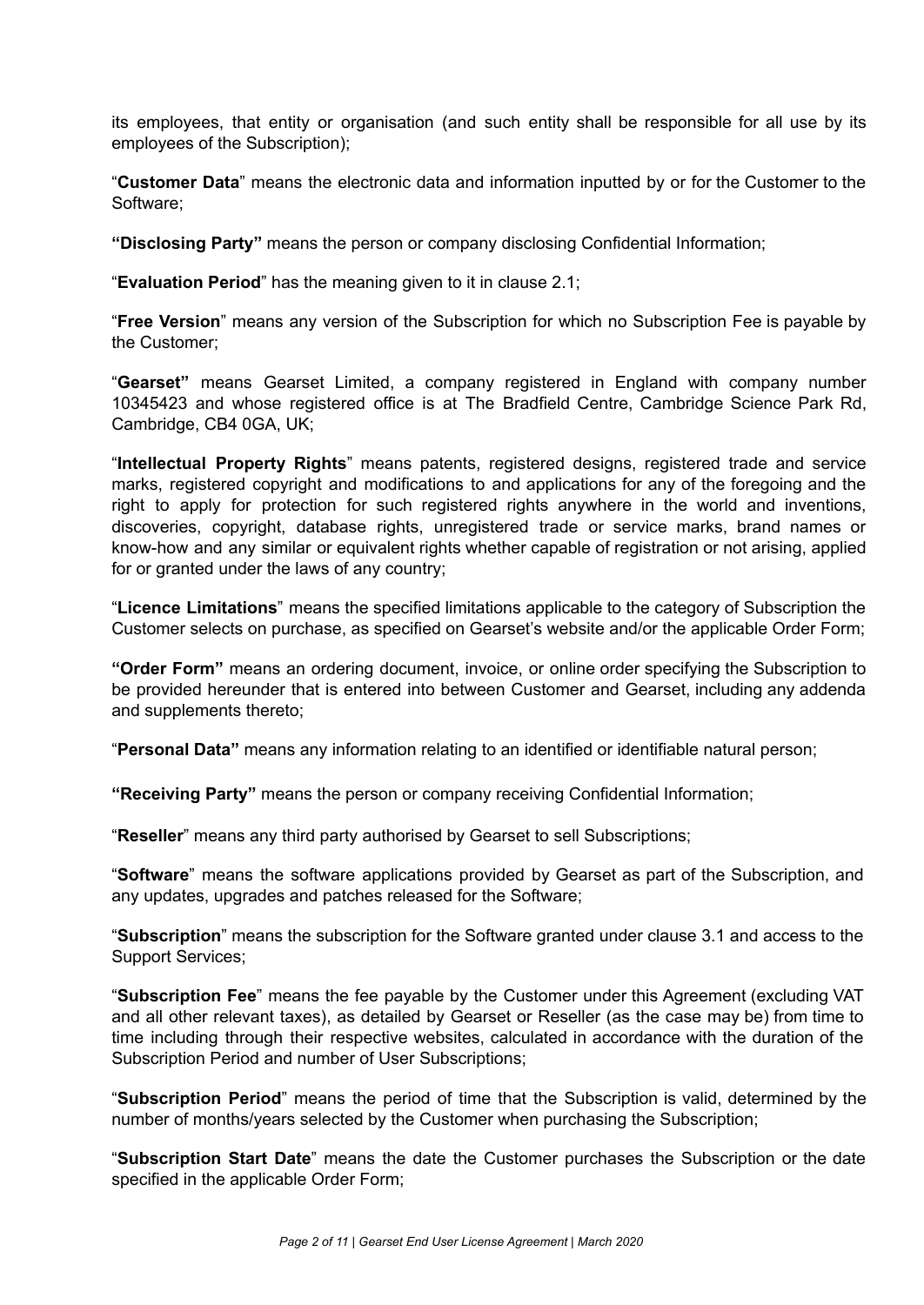"**Support Services**" means the support services provided by Gearset as set out on its website at https://gearset.com/support;

"**Third-Party Components**" means components owned by third parties which are used in the Software;

"**User Subscriptions**" means the number of users licensed to use the Software, determined by the number of users selected by the Customer when purchasing the Subscription;

"**Virus**" means anything or device (including any software, code, file or programme) which may: prevent, impair or otherwise adversely affect the operation of any computer software, hardware or network, any telecommunications service, equipment or network or any other service or device; prevent, impair or otherwise adversely affect access to or the operation of any programme or data, including the reliability of any programme or data (whether by re-arranging, altering or erasing the programme or data in whole or part or otherwise); or adversely affect the user experience, including worms, trojan horses, viruses and other similar things or devices; and

"**Working Hours**" means 9am to 5pm UK time each Monday to Friday excluding bank and public holidays in the UK.

### **2 Evaluation Period**

2.1 Customer is entitled to a 30 day free trial of the Subscription for the purposes of deciding whether or not the Software meets its requirements ("**Evaluation Period**"). During the Evaluation Period the terms in Schedule 1 will apply.

#### **3 Gearset Responsibilities**

- 3.1 **Provision of Purchased Subscription.** In consideration of payment of the Subscription Fee as specified in the applicable Order Form, Gearset grants to the Customer a non-exclusive, non-transferable right to permit the Authorised Users to use the Subscription during the Subscription Period only in accordance with this Agreement and any applicable Licence Limitations. Gearset will provide Support Services to Customer with reasonable skill and care.
- 3.2 **Protection of Customer Data.** Gearset will maintain appropriate administrative, physical, and technical safeguards for protection of the security, confidentiality and integrity of Customer Data, as described on Gearset's website at <https://gearset.com/security>. Those safeguards will include, but will not be limited to: (i) measures designed to prevent unauthorized access to or disclosure of Customer Data (other than by Customer or Authorised Users), (ii) implementing and maintaining systems and procedures for detecting, preventing and responding to attacks, intrusions, or other systems failures and regularly testing or otherwise monitoring the effectiveness of such systems, and procedures (i.e. vulnerability scans and penetration tests), and (iii) identifying internal and external risks and assessing the sufficiency of any systems and procedures in place to control these risks.
- 3.3 **Data Processing Addendum.** Except with respect to the Evaluation Period, the terms of the Data Processing Addendum at <https://gearset.com/legal> ("**DPA**") shall apply to the extent that Customer Data includes Personal Data, as defined in the DPA, and provided that Customer and Gearset have signed and executed the DPA.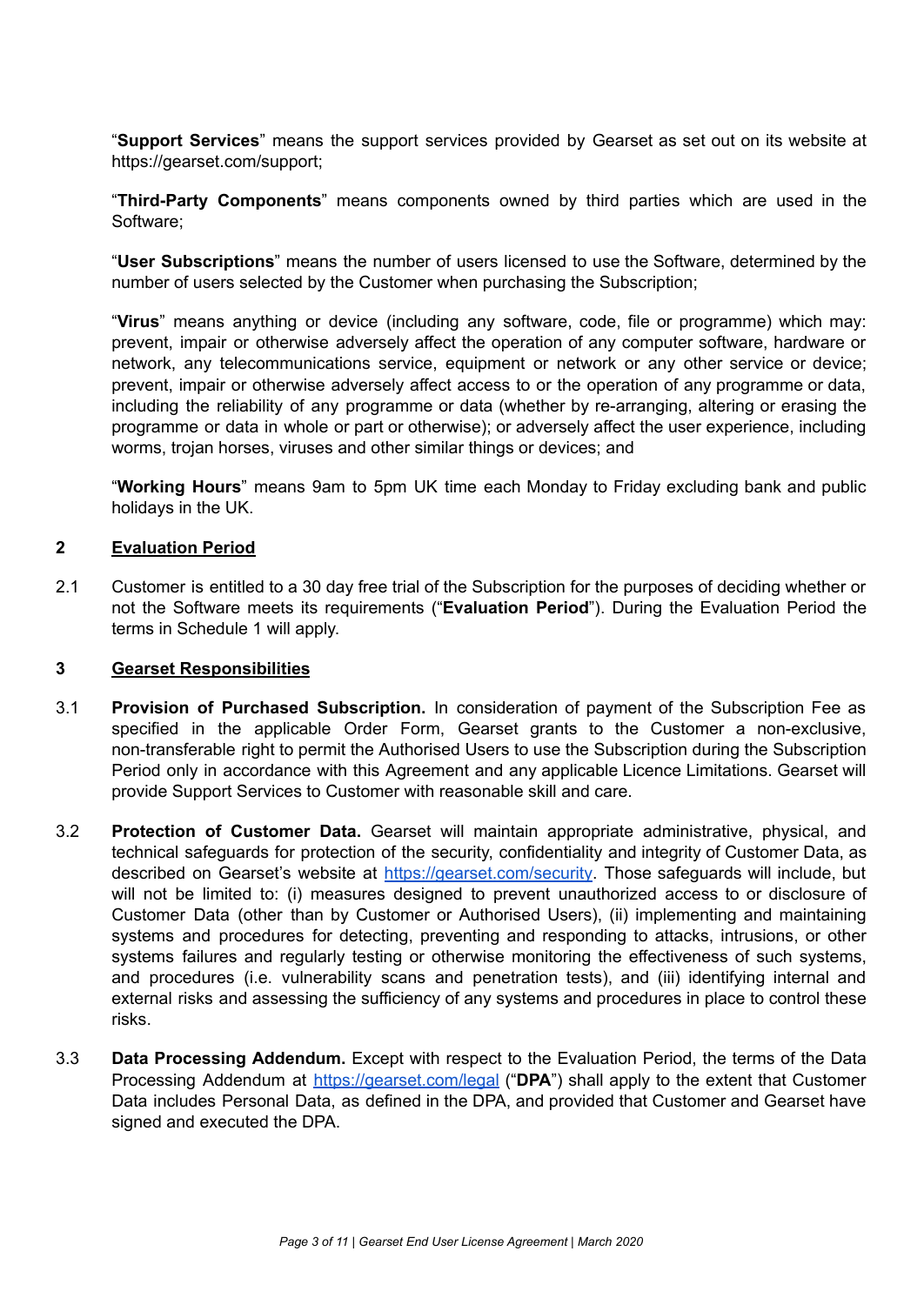3.4 **Gearset Personnel**. Gearset will be responsible for the performance of its personnel (including its employees and contractors) and their compliance with Gearset's obligations under this Agreement, except as otherwise specified in this Agreement.

# **4 Use of Subscription and Customer Responsibilities**

- 4.1 **Usage Restrictions.** The Customer shall: (i) only use the Software for its internal business purposes; (ii) not reproduce, modify, adapt, merge, translate, disassemble, decompile, recompile or reverse engineer the Software or create derivative works based on the whole of or any part of the Software or incorporate the Software into any other program not supported by Gearset; (iii) not access all or any part of the Subscription in order to build a product or service which competes with the Subscription; (iv) not license, sell, rent, lease, transfer, assign, distribute, display, disclose, or otherwise commercially exploit, or otherwise make the Subscription available to any third party except the Authorised Users; (v) not attempt to obtain, or assist third parties in obtaining, access to the Subscription, other than as provided under this clause; and (vi) use all reasonable endeavours to prevent any unauthorised access to, or use of, the Subscription and, in the event of any such unauthorised access or use, promptly notify Gearset.
- 4.2 **Authorised Users.** In relation to the Authorised Users, the Customer undertakes that: (i) the maximum number of Authorised Users that it authorises to access and use the Subscription shall not exceed the number of User Subscriptions it has purchased; and (ii) it will not allow or suffer any User Subscription to be used by more than one individual Authorised User unless it has been reassigned in its entirety to another individual Authorised User, in which case the prior Authorised User shall no longer have any right to access or use the Subscription.
- 4.3 **Customer Responsibilities**. The Customer shall not, and shall ensure that Authorised Users do not: (i) distribute or transmit any Viruses into or via the Software; (ii) interfere or attempt to interfere with Gearset's network or the provision of services to any of the Gearset's other customers including, without limitation, mail bombing, flooding, deliberate attempts to overload a system and broadcast attacks; (iii) attempt to probe, scan, penetrate or test the vulnerability of Gearset's systems or network; (iv) access the Software in an unauthorised manner, including any attempt to breach Gearset's security or authentication measures; or (v) publish, store, distribute or transmit any material during the course of its use of the Subscription that is unlawful, harmful, threatening, defamatory, obscene, infringing, harassing or racially or ethnically offensive, facilitates illegal activity, depicts sexually explicit images, promotes unlawful violence, is discriminatory based on race, gender, colour, religious belief, sexual orientation, disability, or in a manner that is otherwise illegal or causes damage or injury to any person or property.
- 4.4 **Customer Obligations.** The Customer shall: (i) provide Gearset with all necessary co-operation in relation to this Agreement; (ii) comply with all applicable laws and regulations with respect to its activities under this Agreement; and (iii) ensure that the Authorised Users use the Subscription in accordance with the terms and conditions of this Agreement and shall be responsible for any Authorised User's breach of this Agreement.
- 4.5 **Suspension**. Gearset may suspend the Subscription without liability if: (i) it identifies an attack on the Customer's account, or any attempt to access or manipulate the Customer's account by a third party without the Customer's consent; (ii) Gearset reasonably believes suspension of the Subscription (or any part of it) is necessary to protect Gearset's network or its other customers use of the Subscription; or (iii) Gearset is required by law or by a regulatory or government body to suspend the Customer's access to the Subscription (or any part of it). Gearset reserves the right, without liability to the Customer or prejudice to its other rights, to disable the Customer's access to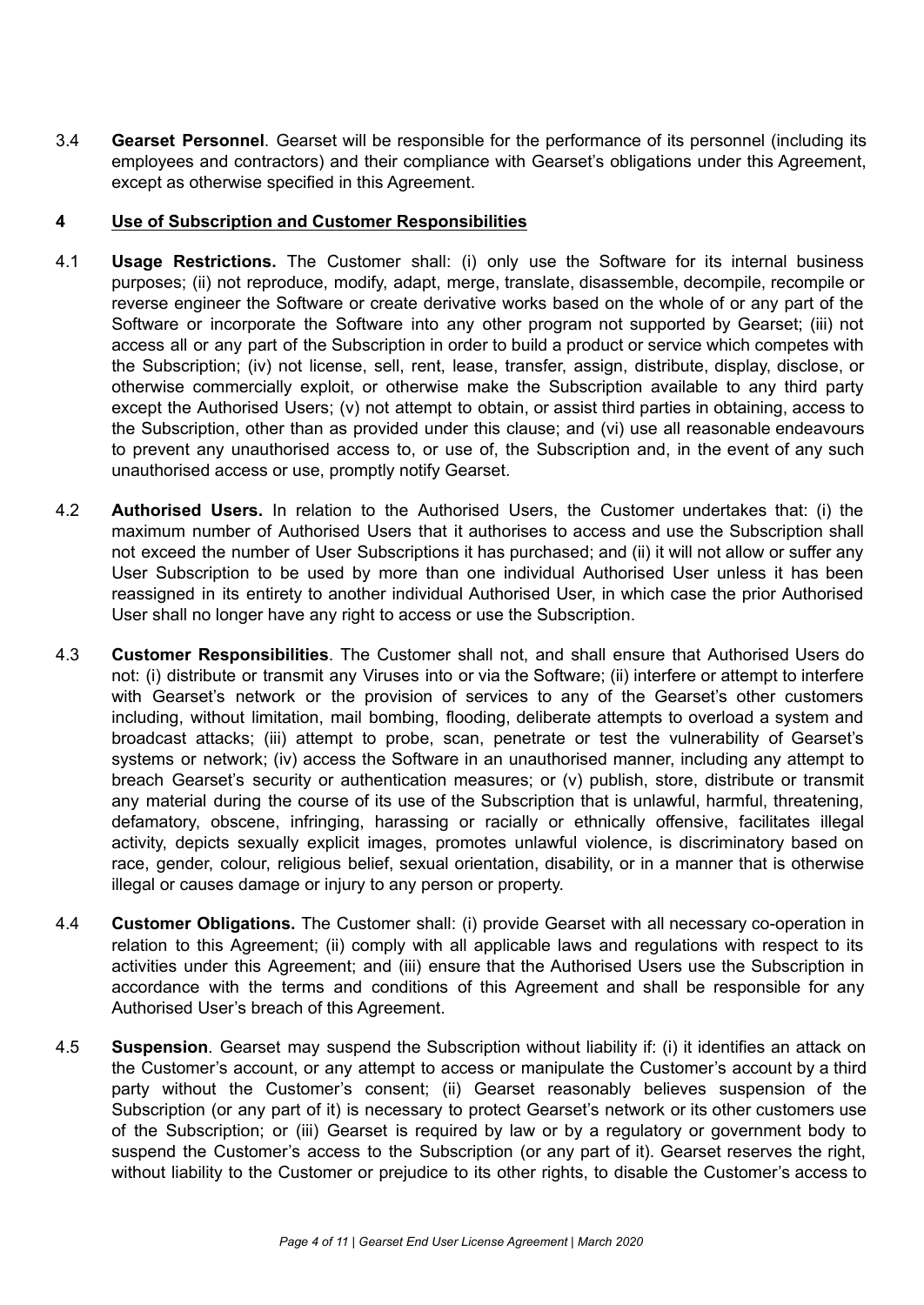any material that breaches the provisions of clause 4.3 and/or to suspend the access of any Authorised User who causes the Customer to breach the provisions of clauses 4.1 and/or 4.2 and/or 4.3.

### **5 Fees and Payment**

- 5.1 **Fees and Payment**. The Subscription Fee (together with any levies, duties and/or taxes imposed on the Customer in its jurisdiction including, but not limited to, value added tax, sales tax, use tax and withholding tax) shall be due and payable by the Customer as specified during the purchase process or in the applicable Order Form. The Subscription Fee shall be paid in advance, either annually or in accordance with any different billing frequency stated in the applicable Order Form. Customer is responsible for providing complete and accurate billing and contact information.
- 5.2 **Overdue Charges**. If the Subscription Fee or any other sums payable under this Agreement is 30 days or more overdue, Gearset reserves the right to terminate the Subscription and prevent the Customer from accessing and/or using the Software and Support Services immediately until such amounts are paid in full. Gearset will not exercise its rights under this clause if Customer is disputing the applicable charges reasonably and in good faith and is cooperating diligently to resolve the dispute.
- 5.3 **Resellers**. Where the Customer has obtained the Subscription through a Reseller, the terms the Customer has agreed with such Reseller in relation to payment and invoicing will apply instead of clause 5.1.

### **6 Term and Termination**

- 6.1 **Term of Agreement.** This Agreement commences on the date Customer first accepts it and continues until all Subscriptions have expired or have been terminated.
- 6.2 **Term of Purchased Subscriptions.** Each Subscription shall commence on the Subscription Start Date and, unless terminated earlier in accordance with this clause 6, shall continue for the Subscription Period as specified when purchasing the Subscription and/or as specified in the applicable Order Form. The Customer's access to the Software and Support Services shall automatically deactivate upon the expiry of the Subscription Period.
- 6.3 **Customer Termination**. Customer may elect to cancel the Subscription at any time by notifying Gearset in writing. The cancelled Subscription will automatically terminate at the end of the applicable Subscription Period.
- 6.4 **Termination for Cause.** This Agreement may be terminated immediately by either party if the other commits a material or persistent breach of any term of this Agreement and that breach (if capable of remedy) is not remedied within 30 days of written notice being given requiring it to be remedied (and where such breach is not capable of remedy, the terminating party shall be entitled to terminate the Agreement with immediate effect). If this Agreement is terminated by the Customer in accordance with this clause 6.4, Gearset will refund Customer any prepaid fees covering the remainder of the Subscription after the effective date of termination.
- 6.5 **Surviving Provisions.** Upon termination or expiry of this Agreement all licences granted under this Agreement shall immediately terminate but the following provisions of this Agreement shall remain in full force and effect: 1, 6.5, 7, 8.1, 8.3, 10, 11 and 12. Any termination of this Agreement shall be without prejudice to any other rights or remedies either party may be entitled to under this Agreement or at law.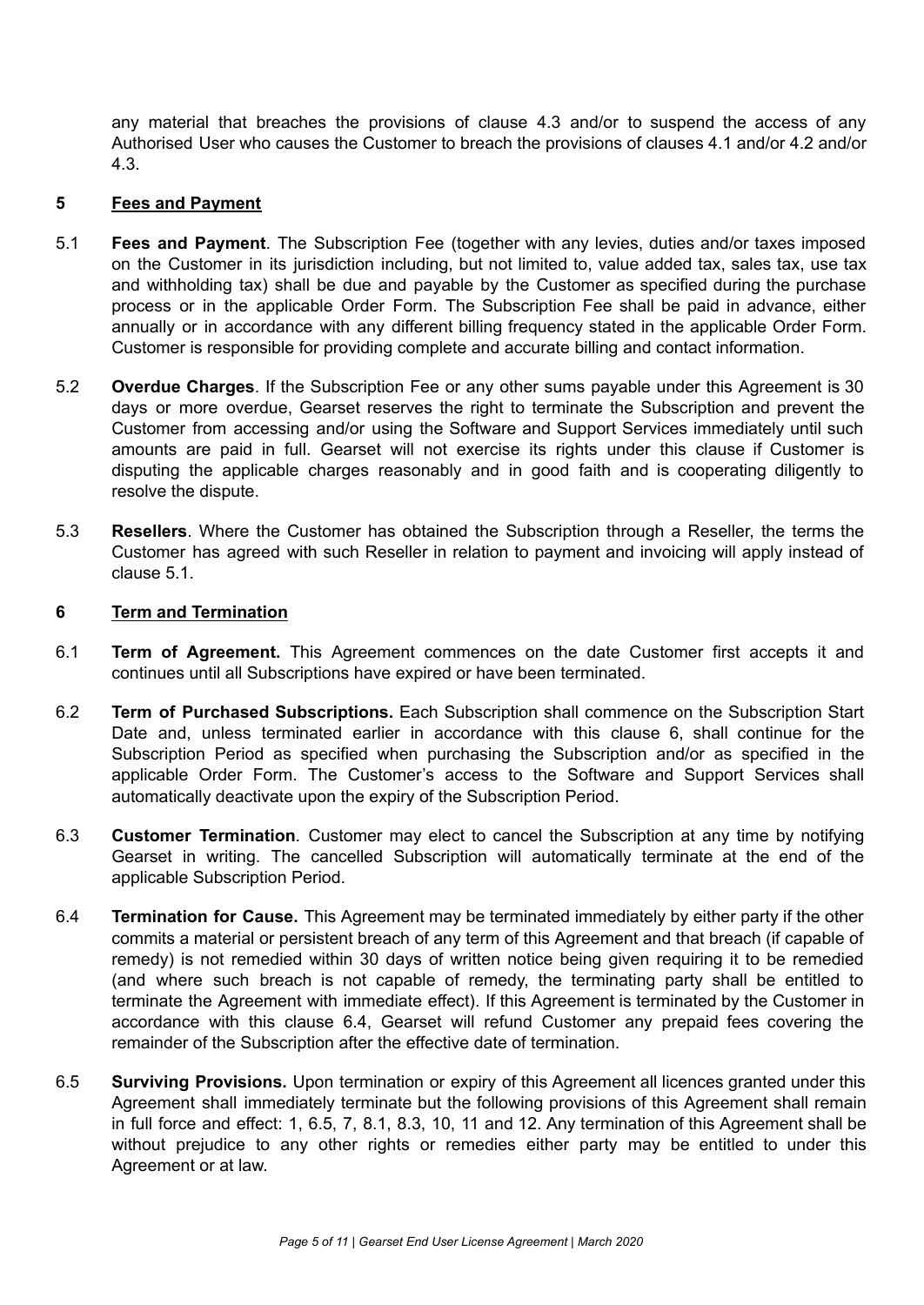# **7 Confidentiality**

- 7.1 **Ownership of Confidential Information.** Each party retains all ownership rights in and to its Confidential Information.
- 7.2 **Protection of Confidential Information.** Each party undertakes to the other that, except and to the extent otherwise permitted in clause 7 of this Agreement, it will: (i) hold all Confidential Information in complete and strict confidence; (ii) use the same degree of care that it uses to protect the confidentiality of its own confidential information of like kind (but not less than reasonable care); (iii) only disclose Confidential Information to those executives, employees, attorneys, accountants, Affiliates, sub-contractors, and auditors who need to know the information for the purposes of this Agreement (the "**Permitted Disclosees**"), provided they inform such Permitted Disclosees of the confidential nature of the Confidential Information before disclosure and at all times remain responsible for their compliance with the obligations of confidentiality set out in this Agreement; (iv) not use, copy, or reproduce Confidential Information for a purpose other than the scope of this Agreement (including, but not limited to, any competitive or commercial purpose) without the prior written approval of the Disclosing Party; (v) implement appropriate security practices against any unauthorised copying, use, disclosure (where in oral, written, or any other form), access, and damage or destruction of the Confidential Information; and (vi) promptly notify the other party if it suspects or becomes aware of any unauthorized copying, use, or disclosure of the Confidential Information in any form.
- 7.3 **Compelled Disclosure.** Neither party shall be restricted from disclosing the Confidential Information or any part of it pursuant to a judicial or other lawful government order, but only: (i) to the extent required by such order; and (ii) subject to the party obliged to comply with such order giving the other party as much notice of the terms of the order as may be reasonably practicable; and (iii) it must use reasonable efforts to ensure that Confidential Information is handled in a confidential manner.
- 7.4 **Exemptions.** Nothing in this clause 7 shall prevent: (i) Gearset from disclosing the Software to any third party; or (ii) the Customer from disclosing the Software to such of its employees, sub-contractors, Affiliates, and advisors as is necessary for the Customer to be able to exercise its rights and comply with its obligations under this Agreement.
- 7.5 **Duration**. The obligations and restrictions in this clause 7 will last for 3 years from the termination of this Agreement.
- 7.6 **Conflict**. If the Customer has entered into a separate confidentiality agreement with Gearset, and there are inconsistencies between the terms of the confidentiality agreement and this clause 7, the terms of the confidentiality agreement shall prevail over this clause.

### **8 Intellectual Property Rights**

- 8.1 **Customer Data.** The Customer shall own all right, title and interest in and to all of the Customer Data and shall have sole responsibility for the legality, reliability, integrity, accuracy and quality of the Customer Data.
- 8.2 **Reservation of Rights.** Subject to the limited rights expressly granted hereunder, Gearset reserves all right, title and interest in and to the Software and Support Services, including all of their related intellectual property rights. No rights are granted to Customer hereunder other than as expressly set forth herein.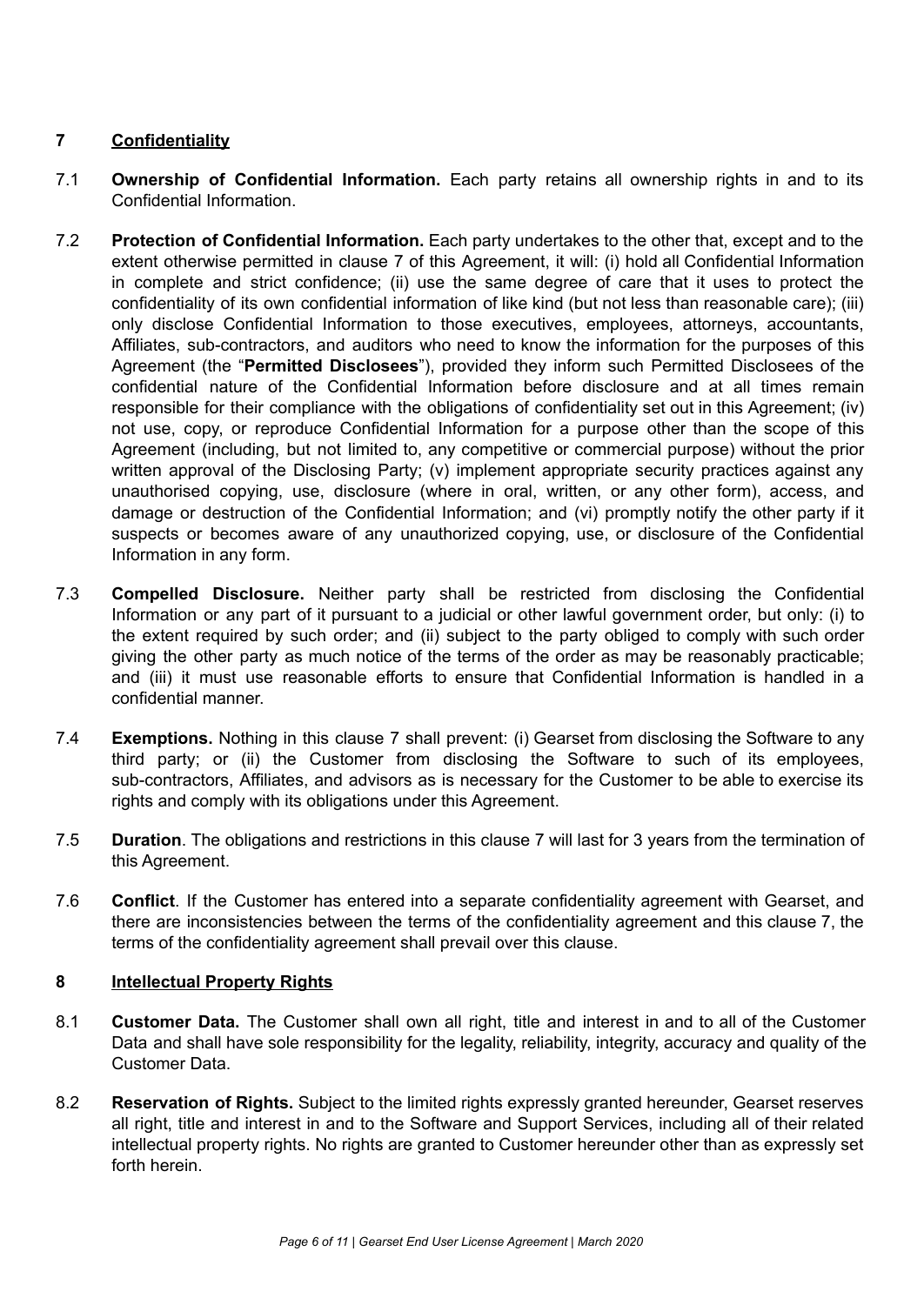8.3 **Acknowledgement of Rights.** The Customer acknowledges that Gearset owns, or is licensed to use, all copyright and other Intellectual Property Rights of whatever nature in and relating to the Subscription together with any customisation and/or configuration work carried out by Gearset under the provisions of this Agreement.

# **9 Representations and Warranties**

- 9.1 **Gearset Warranties**. Gearset warrants that the use of the Software in the provision of the Subscription in accordance with this Agreement will not knowingly infringe copyright belonging to any third party.
- 9.2 **Limits of Warranties.** Gearset: (i) does not warrant that the Customer's use of the Subscription will be uninterrupted or error-free; or that the Subscription and/or the information obtained by the Customer through the Support Services will meet the Customer's requirements; Gearset instead offers a free Evaluation Period (as set out in clause 2) for the Customer to assess the suitability of the Subscription for its needs; and (ii) is not responsible for any delays, delivery failures, or any other loss or damage resulting from the transfer of data over communications networks and facilities, including the internet, and the Customer acknowledges that the Subscription may be subject to limitations, delays and other problems inherent in the use of such communications facilities.
- 9.3 **Disclaimers**. EXCEPT AS EXPRESSLY SET OUT IN THIS AGREEMENT, ALL CONDITIONS, WARRANTIES, TERMS AND UNDERTAKINGS, EXPRESS OR IMPLIED, WHETHER BY STATUTE, COMMON LAW, TRADE PRACTICE, CUSTOM, COURSE OF DEALING OR OTHERWISE (INCLUDING WITHOUT LIMITATION AS TO QUALITY, PERFORMANCE OR FITNESS OR SUITABILITY FOR PURPOSE) IN RESPECT OF THE SUBSCRIPTION ARE HEREBY EXCLUDED TO THE FULLEST EXTENT PERMISSIBLE BY LAW.

# **10 Third Party Claims**

- 10.1 **Indemnification by Gearset.** Subject to clauses 10.2, 10.3, and 11.2, Gearset will defend Customer against any claim, demand, suit or proceeding made or brought against Customer: (i) that the normal use or possession of the Subscription in accordance with this Agreement infringes the copyright of a third party; or (ii) as a result of Gearset's use of Third-Party Components by a rights-holder of such Third-Party Components (a "**Claim**"). Gearset shall indemnify the Customer against any damages that are awarded to be paid to any such third party in respect of such Claim provided that the Customer: (i) as soon as reasonably practicable notifies Gearset in writing of any such Claim of which it becomes aware; (ii) does not make any admission as to liability or compromise or agree any settlement of the Claim without the prior written consent of Gearset (not to be unreasonably withheld or delayed), or otherwise prejudice Gearset or any other third party's defence of such Claim; (iii) gives Gearset, or such person as Gearset shall direct, immediate and complete control of the conduct or settlement of all negotiations and litigation arising from the Claim; and (iv) gives Gearset, and other third parties as Gearset shall direct, all reasonable assistance with the conduct or settlement of any such negotiations or litigation.
- 10.2 **Resolving Claims.** If a Claim is brought, Gearset shall have the right in its absolute discretion and at its own expense: (i) to procure the right for the Customer to continue using the Subscription in accordance with the terms of this Agreement; (ii) to make such alterations, modifications or adjustments to the Subscription so that they become non-infringing; or (iii) to replace the Subscription with non-infringing services. If Gearset is unable to resolve a Claim by taking one of the actions under clause 10.2, Gearset shall have the right to terminate this Agreement upon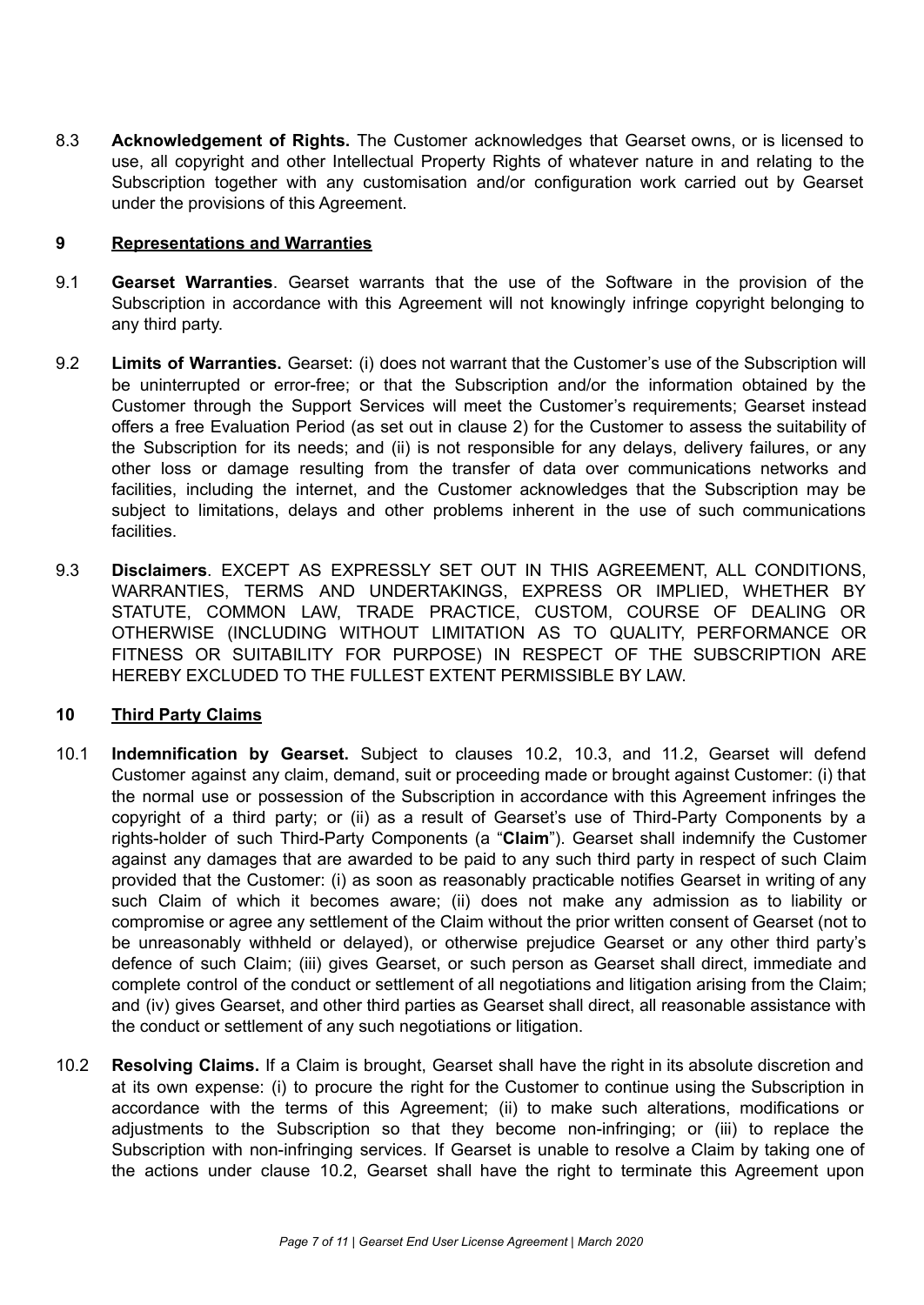repayment to the Customer of the Subscription Fee on a pro rata basis and such right shall be the Customer's sole and exclusive remedy under this Agreement in respect of any such Claim.

10.3 **Limitation of Indemnification.** The indemnity provided under clause 10.1 shall not apply in respect of any Claim arising as a result of or in connection with or attributable to: (i) any configurations or modifications made to the Subscription by the Customer or on the Customer's behalf (other than by Gearset); or (ii) the combination of the Subscription with any third party software, components, environment or platform (except for any intended combination as expressly identified on Gearset's website). In the event of any claim attributable to the use or possession by the Customer of the Software, other than in accordance with this Agreement, the provisions of clauses 9.1, 10.1 and 10.2 shall not apply and the Customer shall indemnify Gearset against all liabilities, costs and expenses which Gearset may incur as a result of such claim.

### **11 Limitation of Liability**

- 11.1 Nothing in this Agreement shall exclude or restrict the liability of either party to the other for death or personal injury resulting from the negligent act of one party or for liability for any fraudulent misrepresentation by a party to this Agreement.
- 11.2 **Limitation of Liability.** SUBJECT TO THE PROVISIONS OF CLAUSES 11.1, 11.3 AND 11.4, THE AGGREGATE LIABILITY OF EACH PARTY TOGETHER WITH ALL OF ITS AFFILIATES FOR DIRECT LOSS IN CONTRACT, TORT OR OTHERWISE ARISING OUT OF OR IN CONNECTION WITH THIS AGREEMENT OR THE CUSTOMER'S USE OF THE SUBSCRIPTION SHALL BE LIMITED IN RESPECT OF ALL CLAIMS ARISING TO THE SUBSCRIPTION FEE PAID BY THE CUSTOMER TO GEARSET UNDER THIS AGREEMENT IN RESPECT OF THE SUBSCRIPTION PROVIDED IN THE 12 MONTHS PRIOR TO THE EVENT GIVING RISE TO THE LIABILITY. THE FOREGOING LIMITATION WILL NOT LIMIT CUSTOMER'S LIABILITY UNDER CLAUSE 10.3 AND/OR FOR BREACH OF CLAUSES 4.1 AND/OR 5.
- 11.3 **Exclusion of Consequential and Related Damages.** SUBJECT TO THE PROVISIONS OF CLAUSE 11.1, IN NO CIRCUMSTANCES SHALL GEARSET BE LIABLE TO THE CUSTOMER WHETHER IN CONTRACT, TORT, NEGLIGENCE, BREACH OF STATUTORY DUTY OR OTHERWISE IN RESPECT OF: (i) LOSS OF PROFITS, ANTICIPATED SAVINGS, REVENUE, GOODWILL OR BUSINESS OPPORTUNITY; (ii) LOSS OR CORRUPTION OF DATA (SAVE TO THE EXTENT SET OUT IN THE DPA) OR COST OF RESTORATION OF DATA OR FOR USE OF ANY RESULTS OBTAINED BY USE OF THE SOFTWARE; OR (iii) ANY INDIRECT, CONSEQUENTIAL, FINANCIAL OR ECONOMIC LOSS OR DAMAGE, COSTS OR EXPENSES, WHATEVER OR HOWEVER ARISING OUT OF OR IN CONNECTION WITH THIS AGREEMENT OR THE CUSTOMER'S USE OF THE SUBSCRIPTION, EVEN IF GEARSET HAS BEEN ADVISED OF THE POSSIBILITY OF SUCH DAMAGES.
- 11.4 **Limitation of Liability For Free Version.** SUBJECT TO THE PROVISIONS OF CLAUSE 11.1, THE SOLE LIABILITY OF GEARSET TO THE CUSTOMER FOR DIRECT LOSS IN CONTRACT, TORT OR OTHERWISE ARISING OUT OF OR IN CONNECTION WITH THE CUSTOMER'S USE OF THE FREE VERSION SHALL BE LIMITED TO £5.00 AND FOR THE AVOIDANCE OF DOUBT CLAUSES 10 AND 11.2 OF THIS AGREEMENT SHALL NOT APPLY IN RESPECT OF THE FREE VERSION.

#### **12 General Provisions**

12.1 **Waiver.** The failure or delay of either party to exercise or enforce any right under this Agreement shall not operate as a waiver of that right or preclude the exercise or enforcement of it at any time or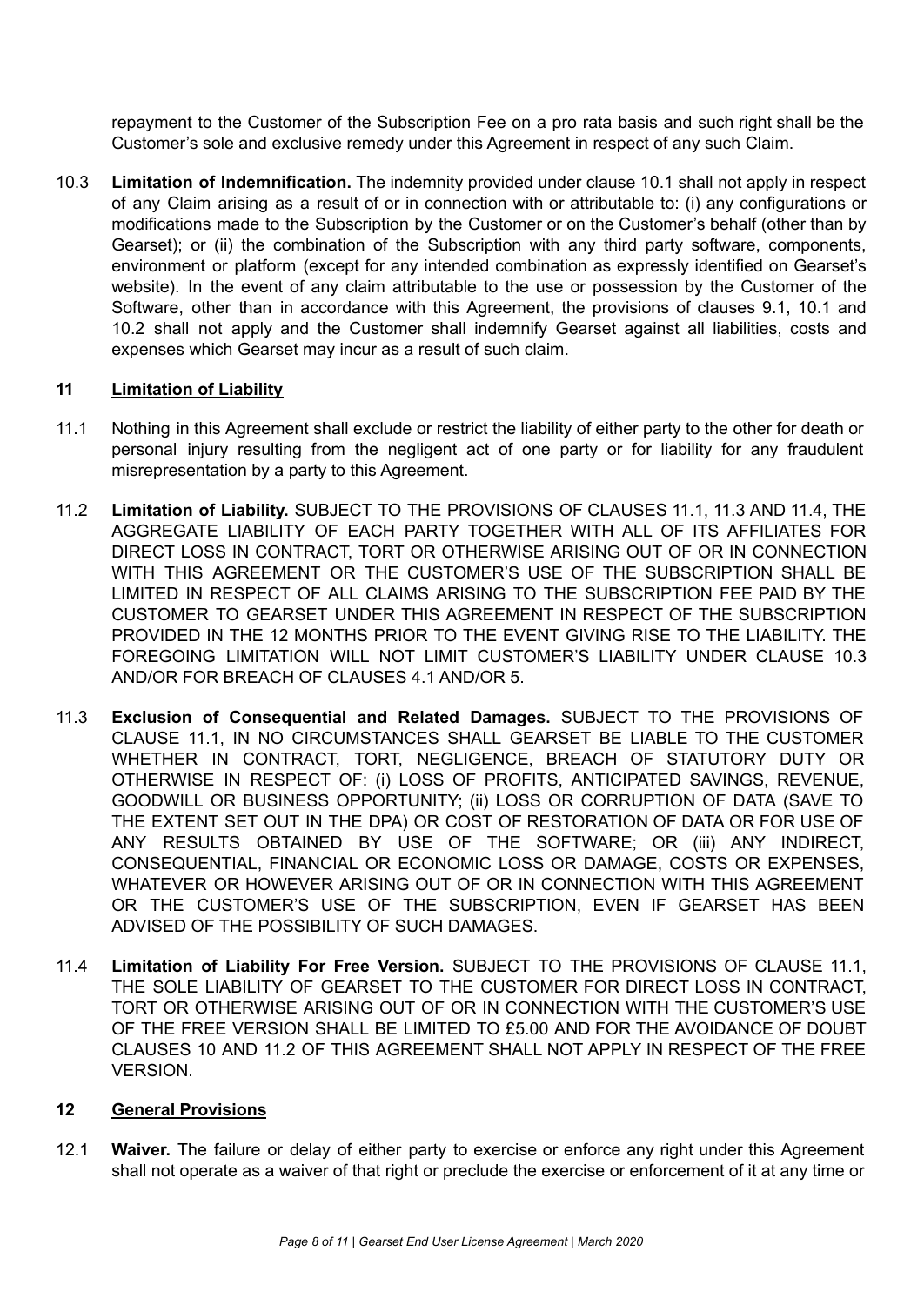times thereafter. Neither party shall be liable for any delay in or for failure to perform its obligations under this Agreement, other than an obligation to make any payment due to the other party, if that delay or failure is caused by circumstances beyond the control of that party including, without limitation, fires, strikes, insurrection, riots, embargoes, or regulations of any civil or military authority.

- 12.2 **Entire Agreement.** This Agreement constitutes the entire agreement and understanding between the parties with respect to the subject matter of this Agreement and supersedes, cancels and replaces all prior agreements, licences, negotiations and discussions between the parties relating to it. The Customer confirms and acknowledges that it has not been induced to enter into this Agreement by, and shall have no remedy in respect of, any statement, representation, warranty or undertaking (whether negligently or innocently made) not expressly incorporated into it. However, nothing in this Agreement purports to exclude liability for any fraudulent statement or act.
- 12.3 **Relationship of the Parties**. This Agreement does not create a partnership, franchise, joint venture, agency, fiduciary or employment relationship between the parties.
- 12.4 **Revisions**. For click to agree versions of this Agreement, Gearset reserves the right to revise the terms of this Agreement by updating this Agreement on its website. The Customer is advised to check the website periodically for notices concerning such revisions. The Customer's continued use of the Subscription shall be deemed to constitute acceptance of any revised terms. Any signed versions of this Agreement shall continue to apply to all future use of the Subscription and shall take precedence over any click to agree versions presented at download or access to the Software or on Gearset's website.
- 12.5 **Assignment.** The Customer shall not be entitled to sub-license the use of the Software. The Customer shall not be entitled to assign this Agreement nor any of its rights or obligations hereunder except as part of a merger, acquisition, or sale of substantially all of its assets.
- 12.6 **Third Party Beneficiaries**. The Contracts (Rights of Third Parties) Act 1999 shall not apply to this Agreement, and nothing in this Agreement shall confer or purport to confer on any third party any benefit or any right to enforce any term of this Agreement or operate to give any third party the right to enforce any term of this Agreement.
- 12.7 **Anti-corruption.** Each party shall: (i) comply with all applicable laws, statutes, regulations and codes relating to anti-bribery and anti-corruption, including, but not limited to, the UK Bribery Act 2010; (ii) have and maintain in place throughout the Subscription Period its own policies and procedures designed to ensure compliance with anti-bribery and anti-corruption laws, as appropriate; and (iii) promptly report to the other party any request or demand for any undue financial or other advantage of any kind made or received by it in connection with the performance of this Agreement.
- 12.8 **Severability.** If any provision of this Agreement shall be held to be unlawful, invalid or unenforceable, in whole or in part, under any enactment or rule of law, such provision or part shall to that extent be severed from this Agreement and rendered ineffective as far as possible without modifying or affecting the legality, validity or enforceability of the remaining provisions of this Agreement which will remain in full force and effect.
- 12.9 **Consumers.** This clause applies to Consumers only. The Consumer shall have the right to cancel this Agreement 14 days from the date the Consumer agrees to be obliged to pay for the Software and/or Support Services under this Agreement. Should the Consumer wish to cancel this Agreement under clause 12, the Consumer must notify Gearset of its decision to cancel by sending Gearset an email clearly confirming the decision to the relevant email address on the privacy page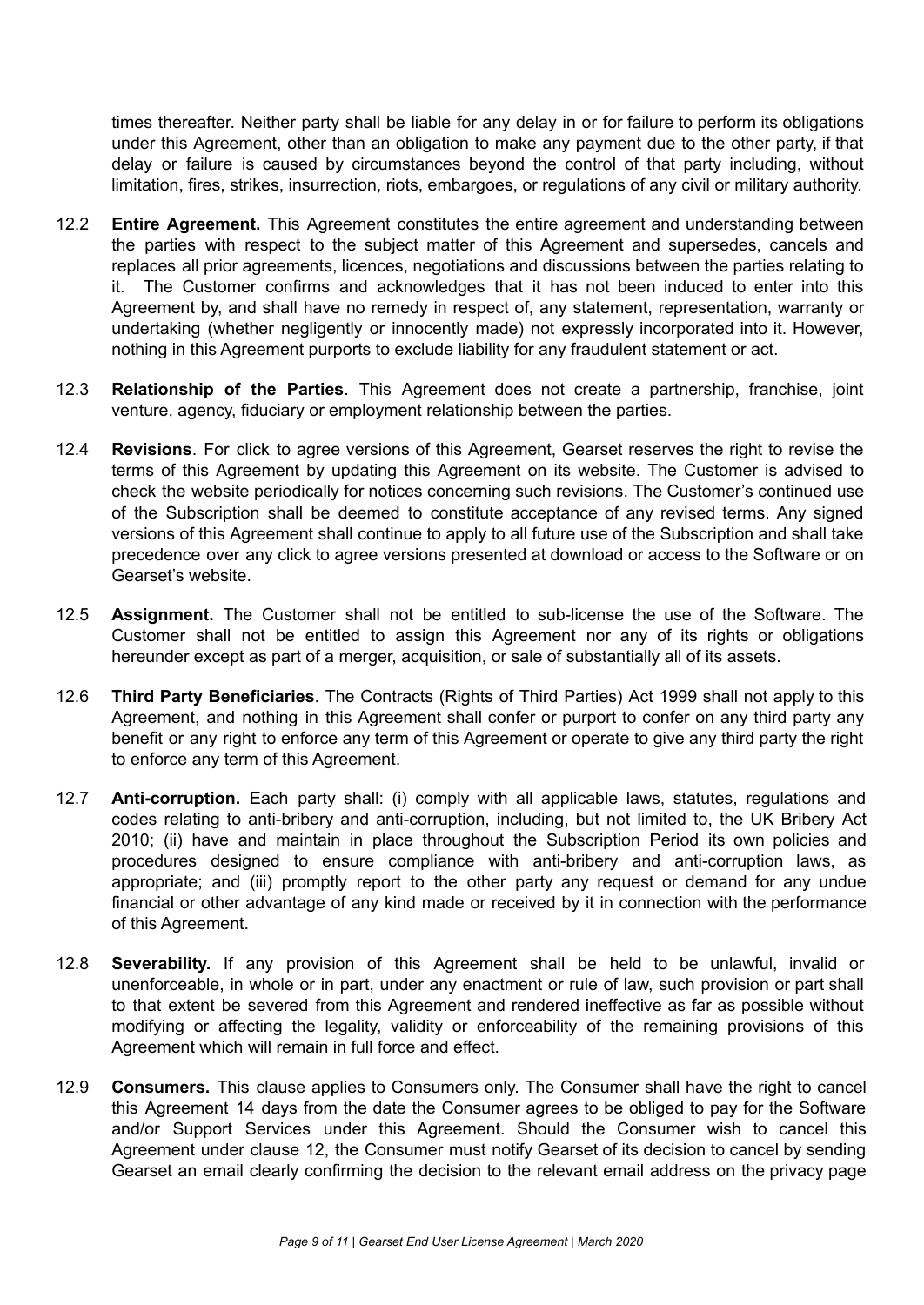(<https://gearset.com/privacy>) of Gearset's website. Any complaints about this Agreement, including complaints about the Software and/or Support Services, should be raised with Gearset using the relevant contact details on the privacy page [\(https://gearset.com/privacy](https://gearset.com/privacy)) of its website.

- 12.10 **Notices.** Any notice to be given under this Agreement shall be in writing. Notices for Gearset shall be sent by email to lega[l@gearset.com.](mailto:security@gearset.com) Notices for the Customer shall be sent either by email or by post to any address that may have been provided by the Customer to Gearset. Any such notice or other document shall be deemed to have been served: if delivered by email - 24 hours after delivery; and if sent by post - upon the expiration of 48 hours after posting.
- 12.11 **Governing Law and Venue.** This Agreement and any dispute or claim arising out of or in connection with it or its subject matter or formation (including non-contractual disputes or claims) shall be governed by and construed in accordance with the law of England and Wales. The parties irrevocably agree that the courts of England and Wales shall have non-exclusive jurisdiction to settle any dispute or claim that arises out of or in connection with this Agreement or its subject matter or formation (including non-contractual disputes or claims).